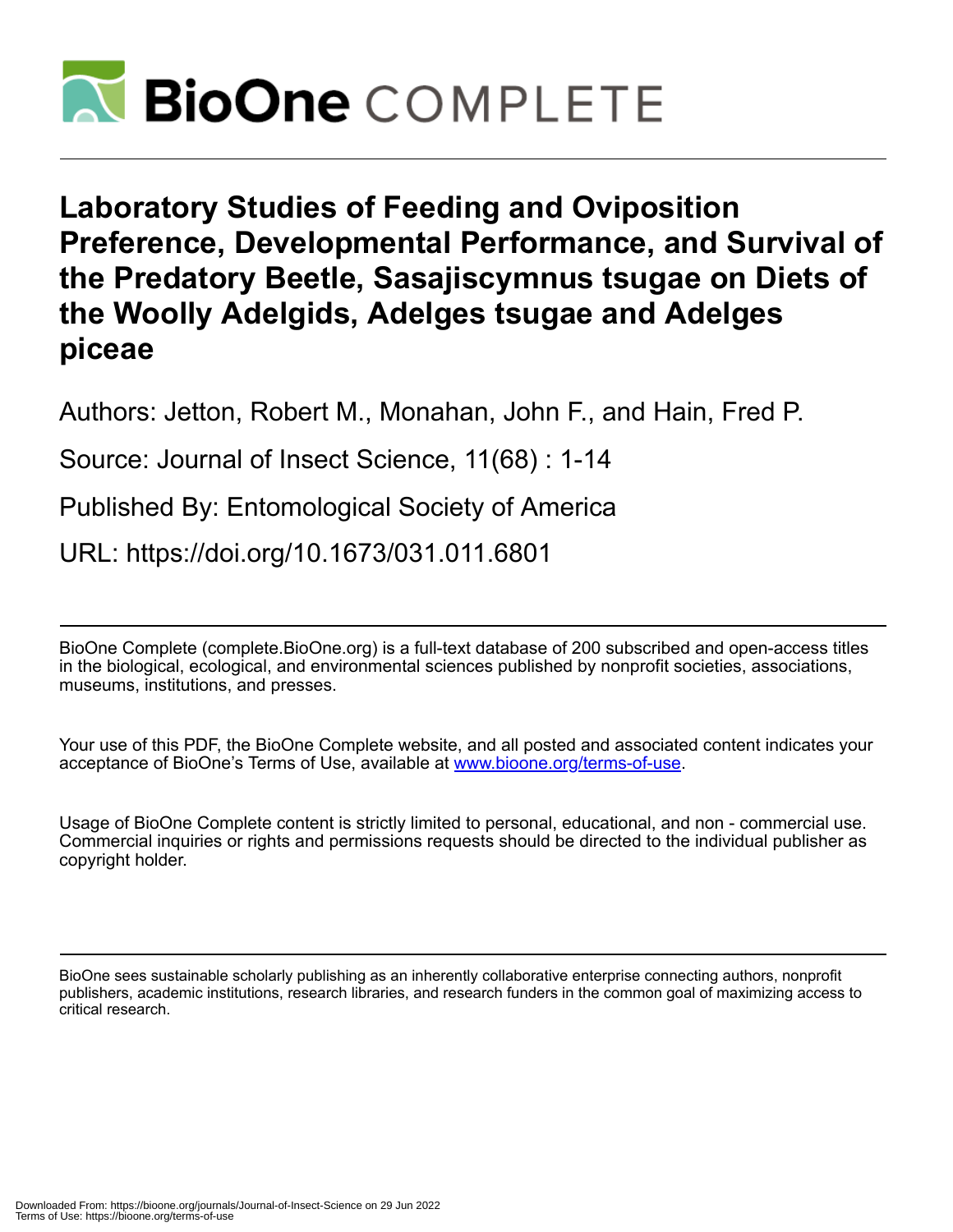

# **Laboratory studies of feeding and oviposition preference, developmental performance, and survival of the predatory beetle,** *Sasajiscymnus tsugae* **on diets of the woolly adelgids,** *Adelges tsugae* **and** *Adelges piceae*

Robert M. Jetton<sup>1, 3a\*</sup>, John F. Monahan<sup>2b</sup>, and Fred P. Hain<sup>1c</sup>

<sup>1</sup>Department of Entomology, N.C. State University, Raleigh, NC, 27695, USA<br><sup>2</sup>Department of Statistics, N.C. State University, Raleigh, N.C. 27695, USA

 $^{2}$ Department of Statistics, N.C. State University, Raleigh, NC, 27695, USA

 $^3$ Current address: Camcore, Department of Forestry  $\bar{\textbf{z}}$  Environmental Resources, N.C. State

University, Raleigh, NC, 27695, USA

# **Abstract**

The suitability of the balsam woolly adelgid, *Adelges piceae* Ratzeburg (Hemiptera: Adelgidae) as an alternate mass rearing host for the adelgid predator, *Sasajiscymnus tsugae* Sasaji and McClure (Coleoptera: Coccinellidae) was studied in the laboratory. This predator is native to Japan and has been introduced to eastern hemlock, *Tsuga canadensis* (L.) Carrière (Pinales: Pinaceae), forests throughout the eastern United States for biological control of the hemlock woolly adelgid, *Adelges tsugae* Annand (Hemiptera: Adelgidae), also of Japanese origin. Feeding, oviposition, immature development, and adult long-term survival of *S. tsugae* were tested in a series of no choice (single-prey) and paired-choice experiments between the primary host prey, *A. tsugae*, and the alternate host prey, *A. piceae*. In paired-choice feeding tests, the predator did not discriminate between eggs of the two adelgid species, but in the no choice tests the predator did eat significantly more eggs of *A. piceae* than those of *A. tsugae*. *S. tsugae* accepted both test prey for oviposition and preferred to lay eggs on adelgid infested versus noninfested host plants. Overall oviposition rates were very low (< 1 egg per predator female) in the oviposition preference tests. Predator immature development rates did not differ between the two test prey, but only 60% of *S. tsugae* survived egg to adult development when fed *A. piceae* compared to 86% when fed *A. tsugae*. *S. tsugae* adult long-term survival was significantly influenced (positively and negatively) by prey type and the availability of a supplemental food source (diluted honey) when offered aestivating *A. tsugae* sistens nymphs or ovipositing aestivosistens *A. piceae* adults, but not when offered ovipositing *A. tsugae* sistens adults. These results suggest that the development of *S. tsugae* laboratory colonies reared on a diet consisting only of *A. piceae* may be possible, and that the biological control potential of the predator might be expanded to include management of *A. piceae* in Christmas tree plantations.

**Keywords:** *Abies fraseri*, alternate rearing host, balsam woolly adelgid, biological control, hemlock woolly adelgid, prey suitability, *Tsuga canadensis* Correspondence: a\* robert\_jetton@ncsu.edu, <sup>b</sup> monahan@stat.ncsu.edu, c fred\_hain@ncsu.edu, \*Corresponding author **Editor:** Allen Cohen was editor of this paper **Received:** 7 April 2010, **Accepted:** 7 June 2010 **Copyright :** This is an open access paper. We use the Creative Commons Attribution 3.0 license that permits unrestricted use, provided that the paper is properly attributed. **ISSN:** 1536-2442 | Vol. 11, Number 68 **Cite this paper as:** Jetton RM, Monahan JF, Hain FP. 2011. Laboratory studies of feeding and oviposition preference, developmental performance, and survival of the predatory beetle, *Sasajiscymnus tsugae* on diets of the woolly adelgids, *Adelges tsugae* and *Adelges piceae. Journal of Insect Science* 11:68 available online: insectscience.org/11.68

Journal of Insect Science | www.insectscience.org 1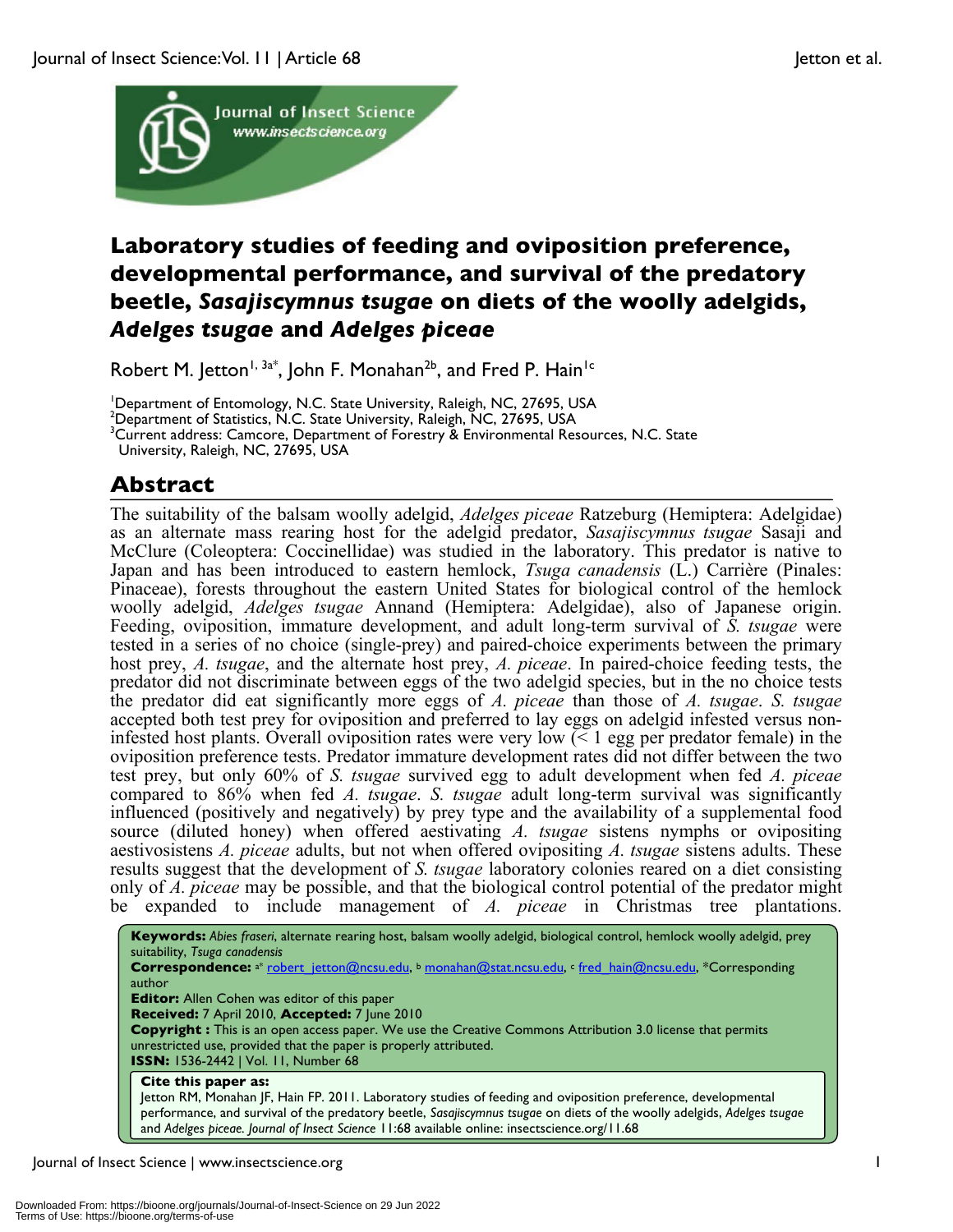## **Introduction**

The hemlock woolly adelgid, *Adelges tsugae* Annand (Hemiptera: Adelgidae), is an important forest pest in the eastern United States that has become a serious threat to eastern hemlock, *Tsuga candensis* (L.) Carrière, and Carolina hemlock, *T. caroliniana* Engelmann (Pinales: Pinaceae), ecosystems throughout Appalachian Mountain region. Since its introduction to Richmond, Virginia on imported hemlock nursery stock in 1951 (Stoetzel 2002), *A. tsugae* has spread to 18 eastern states from New England to Georgia, where it infests approximately 50% of hemlock ecosystems and can kill trees in as little as four years (McClure et al. 2003). The adelgid is thought to be of Japanese origin (Annand 1924; Havill et al. 2006) where it is relatively harmless to the native *Tsuga* spp. due to a combination of host resistance and natural enemies (McClure et al. 2003). On the hemlock hosts of eastern North America, *A. tsugae* has a complex polymorphic and parthenogenetic life cycle with two generations per year called the sistens (overwintering generation), present from July– March, and the progrediens (spring generation), present from March-June (McClure 1989). A third winged sexual generation called the sexuparae also occurs, but lacks a suitable host in North America (McClure 1987).

Logistic, economic, and ecological concerns over the use of insecticides in forest settings have focused *A. tsugae* management efforts on biological control. Due to a lack of effective native or naturalized adelgid predators in the eastern United States (Wallace and Hain 2000), emphasis has been placed on a classical biological control approach (Cheah et al. 2004). There are no known parasitoids of the Adelgidae, but a number of promising predators of *A. tsugae* have been identified and imported for quarantine evaluation (Cheah et al. 2004). Several of these have been approved for free release into eastern forests, but to date only one, *Sasajiscymnus* (formerly *Pseudoscymnus*) *tsugae* Sasaji and McClure (Coleoptera: Coccinellidae), has been successfully mass reared and widely distributed. As of 2007, approximately 3.5 million *S. tsugae* had been released in 16 states reporting hemlock infestations by *A. tsugae* (Salom et al. 2008). Laboratory and field studies revealed that the predator is well suited for biological control of *A. tsugae*; it feeds preferentially on, and has a life cycle well synchronized with, the adelgid and overwinters in the hemlock habitat (Cheah and McClure 1998, 2000). Under natural conditions, *S. tsugae* has two generations per year that overlap with those of *A. tsugae*, each developing through 4 larval instars, prepupal, and pupal stages before emerging as an adult (Cheah and McClure 2000).

*S. tsugae* produced in mass rearing facilities are reared on a diet of live *A. tsugae* collected from branches with naturally occurring infestations. Given the large number of beetles already released into hemlock stands it is clear that these mass rearing programs have been successful. However, in the field, the *A. tsugae* sistens generation enters an aestival diapause lasting from mid July through October (McClure 1987), placing an important constraint on predator production (Palmer and Sheppard 2002). The aestivating adelgid nymphs available for colony feeding during this period constitute a less nutritious food source for *S. tsugae* and negatively influence survival rates and female egg production (Palmer and Sheppard 2002). This results in a three to four month period during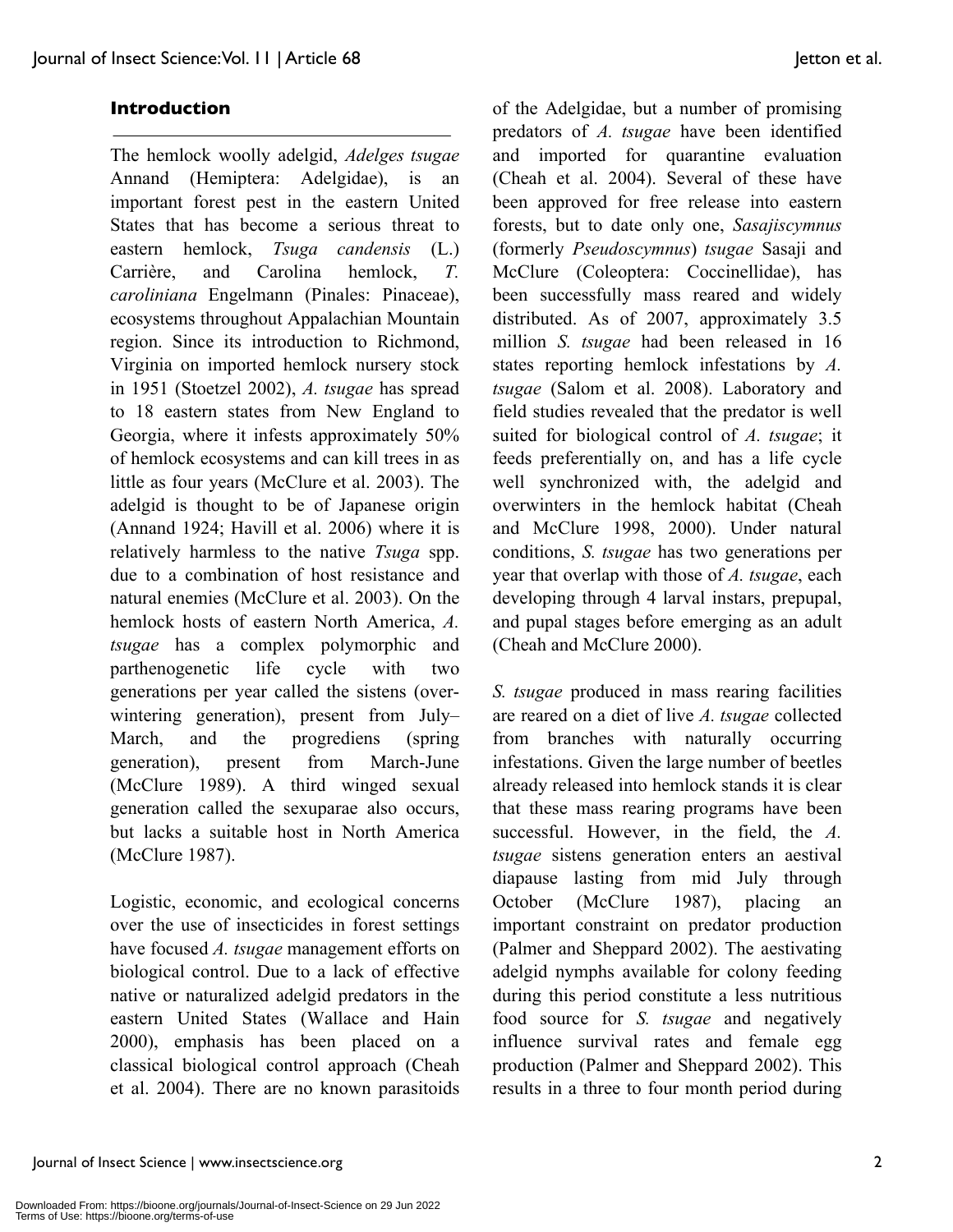which mass rearing stocks decline, with no new predators produced or released. *A. tsugae* aestival diapause is thought to be maternally regulated and temperature dependent (Salom et al. 2001), but it is not clear if these cues can be manipulated to prevent the induction of diapause and avoid the *S. tsugae* mass rearing delays associated with the discontinuous supply of suitable prey material.

The use of alternate rearing hosts that are active during *A. tsugae's* aestival diapause may provide a means to overcome this constraint on *S. tsugae* mass rearing programs. One candidate prey with potential is the balsam woolly adelgid, *Adelges piceae* Ratzeburg (Hemiptera: Adelgidae), another serious exotic forest pest in North America that attacks true firs (*Abies* spp.) and has eliminated approximately 95% of mature Fraser fir, *Abies fraseri* (Pursh) Poiret (Pinales: Pinaceae), from the high elevation spruce-fir forest type in the southern Appalachian Mountains (Dull et al. 1988; Mitchell and Buffam 2001; Jenkins 2003). Like *A. tsugae*, *A. piceae* has a complex polymorphic life cycle consisting of two to four generations per year (Balch 1952). The first is called the hiemosistens (over-wintering generation) and is present from September-June. Subsequent generations are called aestivosistens (spring and summer generations) and are present from June-September. The *A. piceae* aestivosistens generation is actively feeding, developing, and reproducing during the same period that the *A. tsugae* sistens generation is in diapause (Balch 1952; McClure 1989). Thus, it may be possible to augment or substitute *A. piceae* for *A. tsugae* as the main prey item in *S. tsugae* mass rearing facilities during the late summer months to maintain colony survival and beetle production, providing a year round supply of beetles for *A. tsugae* biological control.

The objective of this study was to determine through a series of laboratory evaluations if *A. piceae* might be suitable as an alternate rearing host for *S. tsugae* during the aestival diapause of *A. tsugae*. The predator's feeding and ovipositional preference, developmental performance, and adult survival on *A. piceae* versus *A. tsugae* were tested in a series of no choice (single prey) and paired- choice bioassays. The effect of a supplemental food source (diluted honey) alone and in combination with adelgid prey on *S. tsugae* survival was also evaluated.

## **Materials and Methods**

## **Source of Predators and Test Prey**

*S. tsugae* eggs and adults were obtained from mass rearing colonies maintained at the N.C. State University (NCSU) Insectary reared under protocols developed at the New Jersey Department of Agriculture's Phillip Alampi Beneficial Insect Laboratory at Trenton, NJ (Palmer and Sheppard 2001). The NCSU colony was developed from small starter colonies of 100 beetles  $(50\textcircled{3} : 50\textcircled{2})$  obtained from the Alampi Lab and the North Carolina Department of Agriculture Beneficial Insect Laboratory (Cary, NC). All eggs used were < 24 hours old and adults were > 1 month and < 6 months old and reared the same year as experimentation.

The test adelgid prey were obtained from naturally occurring populations in Ashe and Avery Counties of North Carolina. The primary host prey, *A. tsugae*, was collected by cutting adelgid infested eastern hemlock branches and placing them in buckets with water. Branches were collected in March for tests with ovipositing sistens adults, and in August for tests with aestivating sistens nymphs. The secondary host prey, *A. piceae*,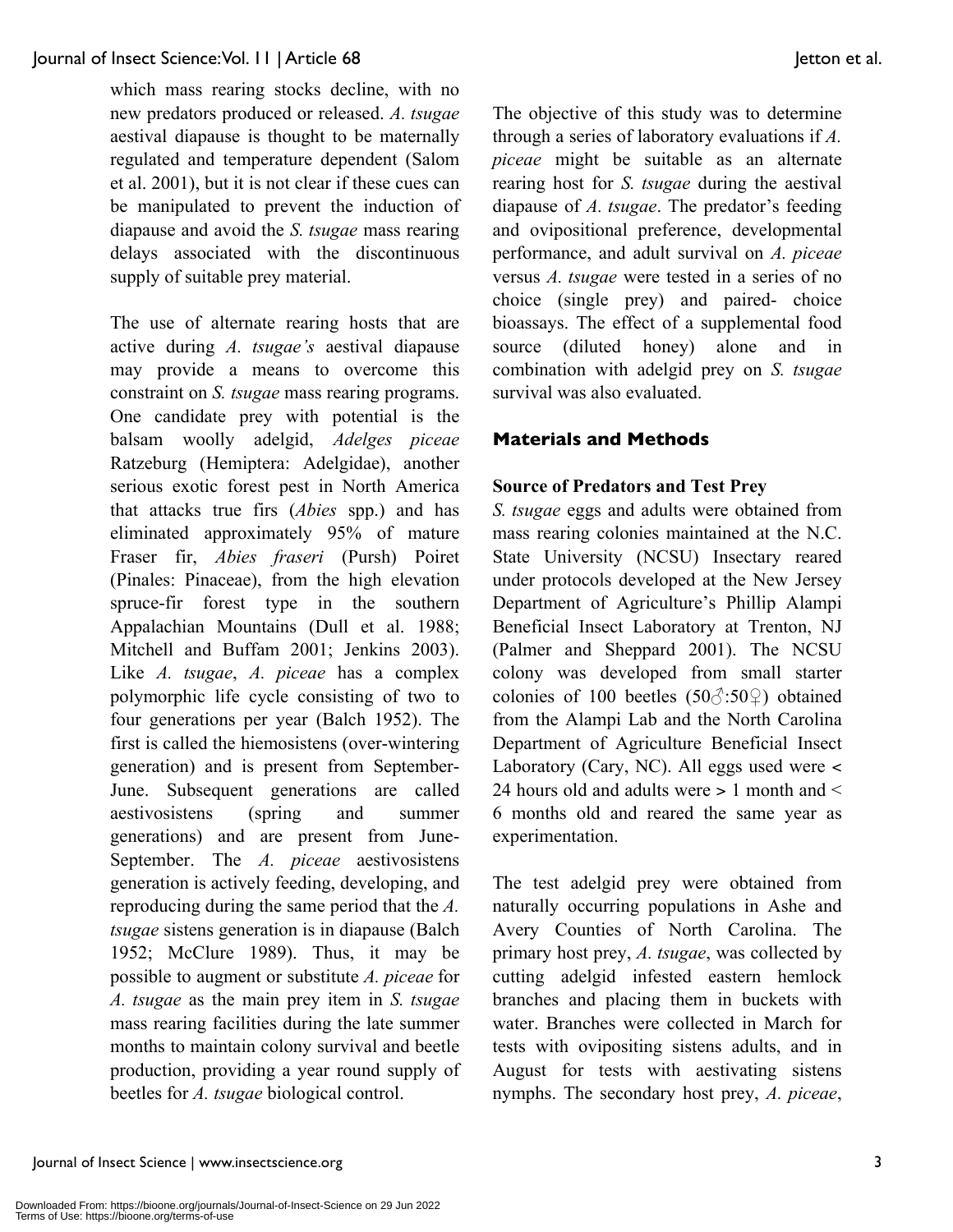was collected by felling infested Fraser fir trees in abandoned Christmas tree plantations. Felled trees were limbed, cut into 1 m bolts, and then each bolt was set upright in a bucket of moist sand and the top end was sealed with paraffin wax to maintain hydration. Bolts were collected in March for tests with ovipositing adults of the hiemosistens generation, and in August for tests with the aestivosistens generation. Both test prey were held in a rearing room at the NCSU Insectary at 16° C, 50% RH, and 12:12 L:D. The various life stages of predators and test prey used in each experiment are summarized in Table 1.

### **Test Arenas**

All tests of *S. tsugae* feeding and oviposition preference and developmental performance between *A. tsugae* and *A. piceae* were conducted using the same basic experimental design. Experimental units were 9 x 2 cm polystyrene Petri dishes with a 1.5 cm diameter ventilation hole covered with a 0.6 mm fabric mesh. Each dish was lined with a single layer of filter paper (Whatman No. 1) that was moistened with a methylparaben solution (0.50 g/250 ml distilled water) to inhibit fungal growth, and a 2 cm piece of dental cotton wick moistened with distilled water was provided as a water source for *S. tsugae*. Adelgid prey were presented intact on their host plant and consisted of 5 cm long *A. tsugae* infested eastern hemlock twigs and 2 cm diameter *A. piceae* infested bark rounds of Fraser fir. Bark rounds were extracted from fir bolts using a 2 cm diameter laboratory cork borer. All experiments were conducted in a 1700 Series Hotpack laboratory incubator (www.hotpack.com) at 26° C, 16:8 (L:D), and 70-80% RH, the same environmental conditions used for the mass rearing of *S. tsugae*.

All dishes were sealed with Parafilm during experimentation.

## **Feeding Preference**

The feeding preference of *S. tsugae* between *A. tsugae* and *A. piceae* eggs was evaluated in no choice (single-prey) and paired-choice experiments. The no choice test consisted of 40 Petri dishes split among the two prey treatments (*n*=20 dishes/adelgid species), each containing 50 eggs intact within woolly masses of the assigned test prey. In the pairedchoice test, 50 eggs each of *A. tsugae* and *A. piceae* were placed together in petri dishes (n=20). Prior to each experiment all active, first instar adelgid crawlers were removed from host material and a single *S. tsugae* adult that had been starved for the preceding 12 hours was randomly assigned to each dish. Dishes were completely randomized in the incubator and predators were allowed to feed freely for 72 hours, after which the number of adelgid eggs consumed was recorded. This number was calculated via the following equation: eggs consumed =  $50 - (eggs$ remaining + crawlers present). Because host material was cleared of all adelgid crawlers prior to these experiments, any crawlers present afterwards would have hatched from the 50 eggs placed in each dish and could not be considered consumed by *S. tsugae*. The volume of *A. tsugae* and *A. piceae* eggs was also estimated using an ocular micrometer fixed to the eyepiece of a stereoscope to measure the long and short axis of 100 eggs of each adelgid species. Egg volume in cubic micrometers was estimated based on the volume of a prolate spheroid via the following equation: adelgid egg volume =  $\frac{4}{3}$  ! "#<sup>2</sup>, where a is the length of the long axis and b is the length of the short axis.

### **Oviposition Preference**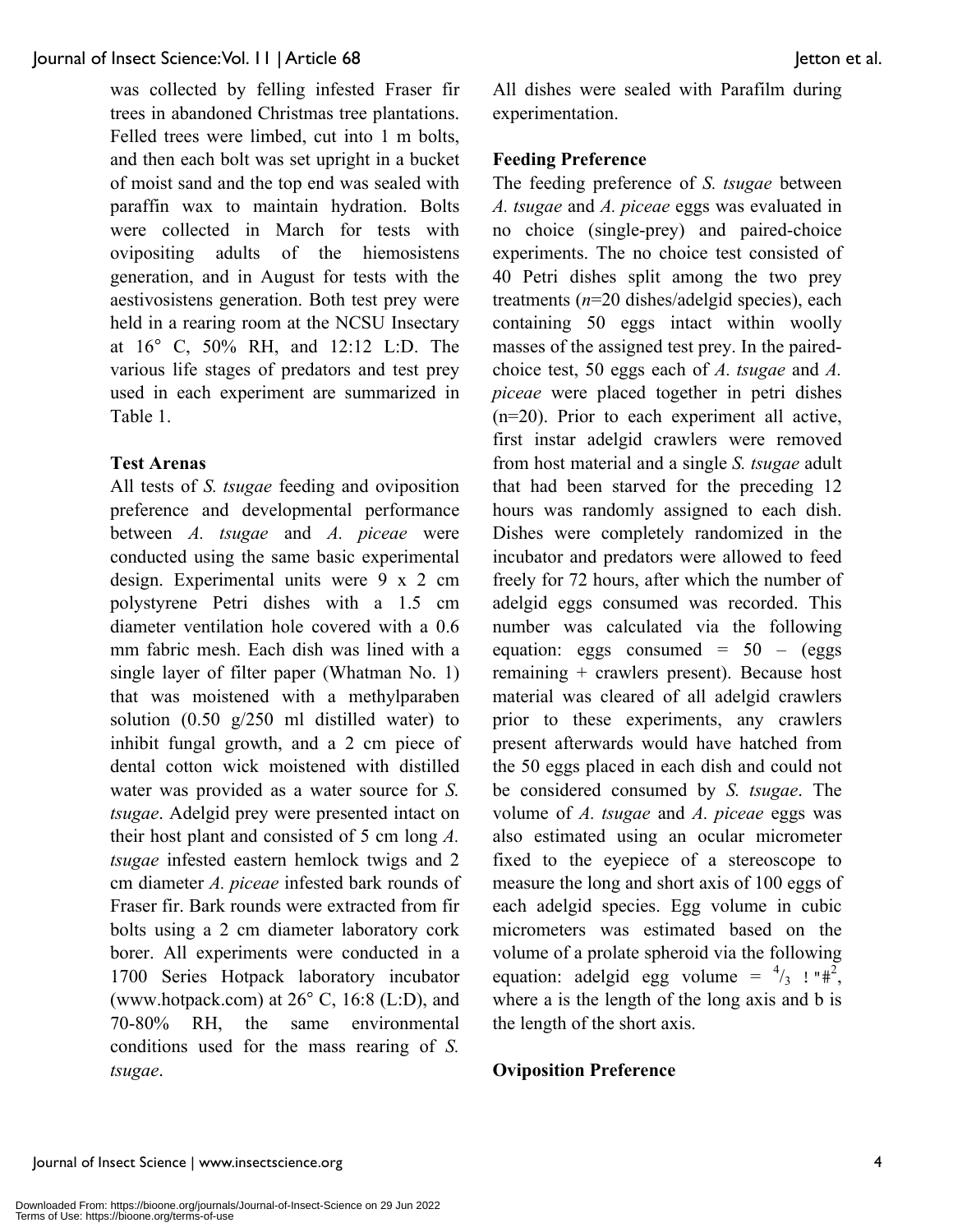The ovipositional preference of *S. tsugae* females for *A. tsugae* and *A. piceae* was evaluated in no choice (single-prey) and paired-choice experiments. The no choice test included 80 Petri dishes split among 4 treatments: *A. tsugae* infested eastern hemlock, *A. piceae* infested Fraser fir, noninfested eastern hemlock, and non-infested Fraser fir  $(n = 20 \text{ dishes/treatment})$ . Each dish contained a single section of adelgid infested host plant with 10  $(\pm 2)$  woolly egg masses or non-infested host plant. In the paired-choice test, 10 (±2) egg masses of *A. tsugae* and *A. piceae* were paired together in petri dishes (*n* = 20). For both experiments, dishes were completely

randomized in the incubator, and *S. tsugae* male-female pairs were randomly assigned to Petri dishes and allowed to feed, mate, and oviposit over a 72-hour period. After this time, the number of predator eggs laid was counted. Because *S. tsugae* eggs closely resemble the eggs of both adelgid prey species and females tend to lay eggs in concealed locations, all Petri dishes were held at experimental conditions for 10 days following completion of the test to rear out the predator larvae from eggs in order to verify egg counts. Both the number of *S. tsugae* eggs laid and larvae hatched were recorded.

## **Developmental Performance**

The suitability of *A. piceae* as a developmental host for *S. tsugae* from the egg to the adult stage was compared to that of *A. tsugae* in a no choice (single-prey) developmental performance test. The test included 30 Petri dishes split among the two prey treatments (*n* = 15 dishes/adelgid species). Using a fine brush, a single *S. tsugae* egg, < 24 hours old, was placed in each dish on the host plant section containing 10  $(\pm 2)$ woolly egg masses of the assigned test prey. Petri dishes were completely randomized in the incubator and examined daily for *S. tsugae* egg hatch, larval molt to the next life stage, and adult emergence. Fresh prey was added to dishes during each day's examination. Larval molt was signified by the presence of an exuvium, and the pre-pupal stage was determined to be when mature fourth instar larvae became sedentary and had a pronounced woolly covering. For each *S. tsugae* individual, the duration in days and survival to each life stage was recorded  $(1 =$ alive;  $0 = dead$ ).

# **Adult Survival**

Two experiments were conducted to evaluate survival of *S. tsugae* adults over a 36 day period using test prey alone or in combination with a supplemental food source. In survival test 1, the diet treatment combinations were *A. tsugae* plus food supplement, *A. tsugae* alone, *A. piceae* plus food supplement, *A. piceae* alone, food supplement alone, and a control (no test prey or food supplement). In survival test 2 the treatments were *A. tsugae* plus food supplement, *A. tsugae* alone, food supplement alone, and a control. *Adelges tsugae* was presented on 10 cm infested eastern hemlock twigs and *A. piceae* on 10 x 3 cm sections of infested Fraser fir bark (see Table 1 for insect life stages used in these experiments). The supplemental food source consisted of diluted honey (50:50 honey: distilled water) presented on 5 x 3 cm pieces of sterilized filter paper. Experimental units were 20 x 6 x 6 cm polystyrene rearing cages (Consolidated Plastics Co., Inc., www.consolidatedplastics.com) with a 2 cm diameter ventilation hole covered with a 0.6 mm fabric mesh. Each cage was lined with a double layer of paper towel (Georgia Pacific, www.gp.com) moistened with a methylparaben solution (0.50 g/250 ml distilled water) to inhibit fungal growth, and a 5 cm piece of dental cotton wick moistened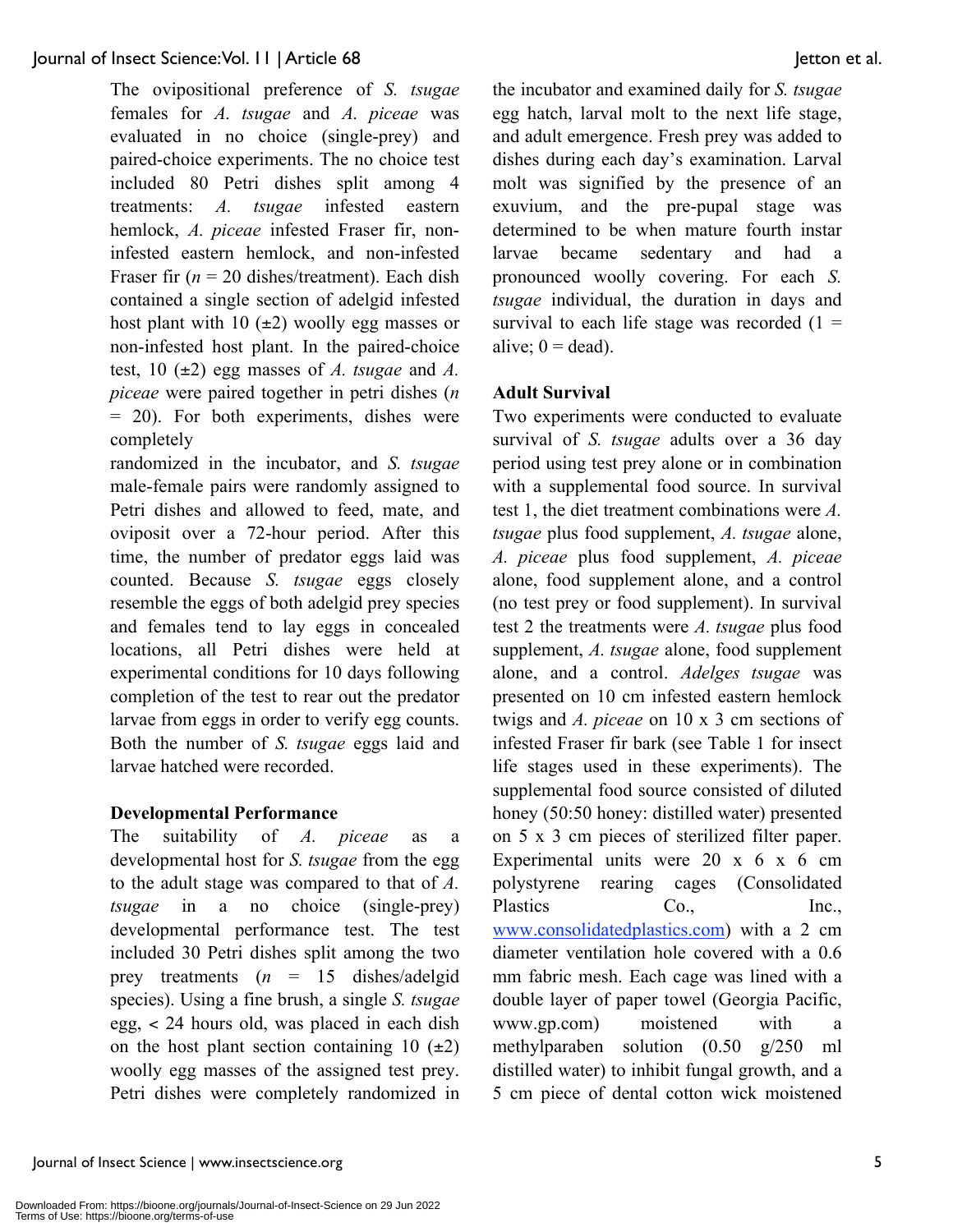with distilled water as a water source for *S. tsugae*. Plant sections with test prey were placed in the bottom of the cage and the filter paper with the honey supplement was attached to the sidewall. Each cage received five randomly assigned adult *S. tsugae* and were sealed with Parafilm  $(n = 5$  boxes/diet treatment). The cages were examined once daily over the 36 day period of each test. During each day's observation the number of live adult beetles remaining in each cage was recorded as well as the location of each live beetle. Locations were recorded as on the host plant (hemlock twig or Fraser fir bark section), honey strip (feeding at the food supplement), water wick (drinking at the cotton water wick), or wandering about the test arena. Fresh test prey and food supplement was added every other day.

## **Statistical Analysis**

The no choice (single-prey) tests for feeding preference and developmental performance and egg volume estimates were analyzed using two sample *t* tests to determine the effect of prey type on *S. tsugae* adult feeding rate and the developmental time for each predator life stage. A paired *t* test was performed to determine adult *S. tsugae* prey preference in the paired-choice test for feeding preference. All *t* tests were performed using the Analyst Application in SAS 9.1 (SAS Institute 2003). A Chi-Square test (PROC FREQ, SAS 9.1) was performed to determine if the frequency of *S. tsugae* survival in each life stage was significantly different between prey types in the developmental performance test. Due to the overall low egg laying rates the oviposition preference data were not subjected to statistical analysis.

Logistic regression analyses were performed using the General Model Procedure (PROC GENMOD, SAS 9.1) to determine the probability of *S. tsugae* adult survival on day 36 when fed different diet treatment combinations in the adult survival tests. For survival test 1, the main effect of test prey type (*A. tsugae*, *A. piceae*, or none) on survival was tested for diet treatments with (*A. tsugae* + supplement; *A. piceae* + supplement; Supplement alone) or without (*A. tsugae*; *A. piceae*; control) the food supplement, and the likelihood estimates for these probabilities were calculated via the following formulae:

$$
P = (e^{\alpha_0 + \alpha_1 X_1 + \alpha_2 X_2}) / (1 + e^{\alpha_0 + \alpha_1 X_1 + \alpha_2 X_2})
$$
  
\n
$$
P = (e^{\beta_0 + \beta_1 X_1 + \beta_2 X_2}) / (1 + e^{\beta_0 + \beta_1 X_1 + \beta_2 X_2})
$$
 2

where P is the probability of *S. tsugae* adult survival;  $\alpha_0$ ,  $\alpha_1$ , and  $\alpha_2$  are regression coefficients with the food supplement present;  $\beta_0$ ,  $\beta_1$ , and  $\beta_2$  are regression coefficients with the food supplement absent;  $X_1$  is an indicator variable denoting absence (0) or presence (1) of prey *A. tsugae*; and  $X_2$  is the indicator variable for prey *A. piceae*.

For survival test 2, the main effects of prey type (*A. tsugae* or none) and food supplement (present or absent) on *S. tsugae* adult survival were tested, and the likelihood estimates for this probability (P) was calculated via the following formula:

$$
P = (e^{y_0 + \gamma_1 x_1 + \gamma_2 x_2 + \gamma_3 x_3}) / (1 + e^{y_0 + \gamma_1 x_1 + \gamma_2 x_2 + \gamma_3 x_3})
$$
 3

where P is the probability of *S. tsugae* adult survival;  $\gamma_0$  is the regression coefficient when both the food supplement and *A. tsugae* are absent;  $\gamma_1, \gamma_2$  and  $\gamma_3$  are regression coefficients with the food supplement absent  $(y_1)$  or present ( $\gamma_2$  and  $\gamma_3$ ); and  $X_1$ ,  $X_2$ , and  $X_3$  are indicator variables denoting absence  $(X_2)$  or presence  $(X_1 \text{ and } X_3)$  of *A. tsugae.* 

### **Results**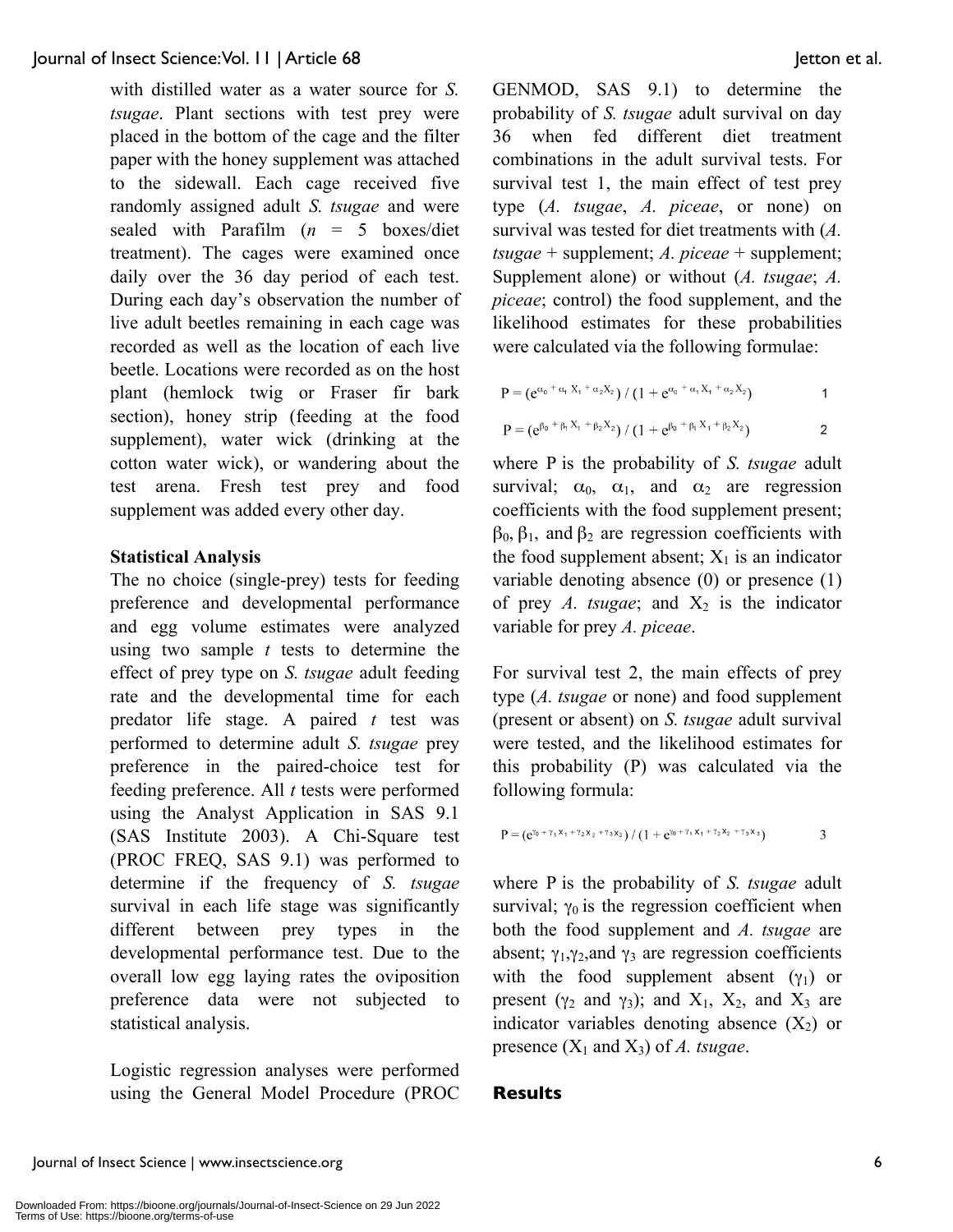## **Feeding Preference**

*Sasajiscymnus tsugae* adults consumed eggs of both test prey species. When given no choice (single-prey test), *S. tsugae* ate significantly more *A. piceae* than *A. tsugae* eggs (Table 2), indicating a preference for the former. However, in the paired-choice test, the predator demonstrated no feeding preference between *A. tsugae* eggs and those of *A. piceae*, consuming the same number of eggs of both prey (Table 3). Mean egg volume differed significantly between the test prey (*t*  $= 12.80, df = 198, p < 0.0001$  and was greater for *A. piceae* (5205.53  $\lessgtr$ <sup>3</sup>) compared to *A.* tsugae (3855.47 \$%<sup>3</sup>).

#### **Oviposition Preference**

*Sasajiscymnus tsugae* females found both test prey species to be acceptable for oviposition, but host plants alone were not suitable. In the no choice (single-prey) oviposition test, the predator demonstrated a clear preference for laying eggs on adelgid infested compared to non-infested host plant material (Table 4). Nor did *S. tsugae* females discriminate between *A. tsugae* infested hemlock or *A. piceae* infested Fraser fir as an oviposition substrate, laying similar numbers of eggs in close proximity to both test prey (Table 4). However, in the paired-choice experiment *S. tsugae* females appeared to prefer oviposition on *A. piceae* infested Fraser fir compared to *A. tsugae* infested hemlock (Table 5). In all test arenas, the number of larvae hatching several days after the completion of the oviposition trials exceeded the number of eggs counted.

## **Developmental Performance**

*Sasajiscymnus tsugae* was able to complete development to the adult stage on both test prey species (Table 6). The duration of the *S. tsugae* egg (*t* = 0.78, *df* = 28, *p* = 0.4380), instar 1 (*t* = 0.17, *df* = 28, *p* = 0.8597), instar 2

 $(t = 0.49, df = 23, p = 0.6252)$ , instar 3 (*t* = 1.51, *df* = 22, *p* = 0.1449), instar 4 (*t* = 0.94, *df*  $= 21, p = 0.3545$ , pre-pupal ( $t = 0.24, df = 21$ ,  $p = 0.8106$ , and pupal ( $t = 0.72$ ,  $df = 20$ ,  $p =$ 0.4773) life stages did not differ significantly between *A. tsugae* and *A. piceae*. The overall total developmental time to the adult stage for *S. tsugae* was slightly shorter on a diet of *A. piceae* compared with *A. tsugae*, but again, this difference was not significant  $(t = 0.51, df)$  $= 20$ ,  $p = 0.6173$ ). The percentage of *S. tsugae* individuals surviving to complete each life stage was lower for *A. piceae* compared to *A. tsugae* beginning with Instar 2, and was marginally significant at  $\alpha = 0.10$  for the pupal and adult stages ( $\gamma^2$  = 2.72, *df* = 1, *p* = 0.09).

#### **Adult Survival**

Thirty-six day survival rates for *S. tsugae* adults were found to be influenced by both test prey species and the presence or absence of the supplemental food source. In survival test 1, the probability of *S. tsugae* adult survival on day 36 was significantly affected by the test prey (*A. tsugae*, *A. piceae*, or no prey) in diet treatment combinations that included the food supplement ( $\chi^2$  = 7.38, *df* = 2,  $p=0.0249$ ). When the food supplement was available, the presence of *A. piceae* significantly reduced predator survival  $(\chi^2 =$ 7.51,  $df = 1$ ,  $p = 0.0061$ ) compared to the *A*. *tsugae* and supplement alone treatments (Figure 1). The probability of predator survival did not differ between *A. tsugae* + supplement and supplement alone ( $\chi^2 = 2.00$ , *df* = 1; *p* = 0.1573), although *S. tsugae* survival was slightly higher when both the prey (*A. tsugae*) and supplement were provided (Figure 1). Among treatments that did not include the food supplement (*A. tsugae*, *A. piceae*, or control), the probability of predator adult survival was not significantly affected by test prey type ( $\chi^2$  =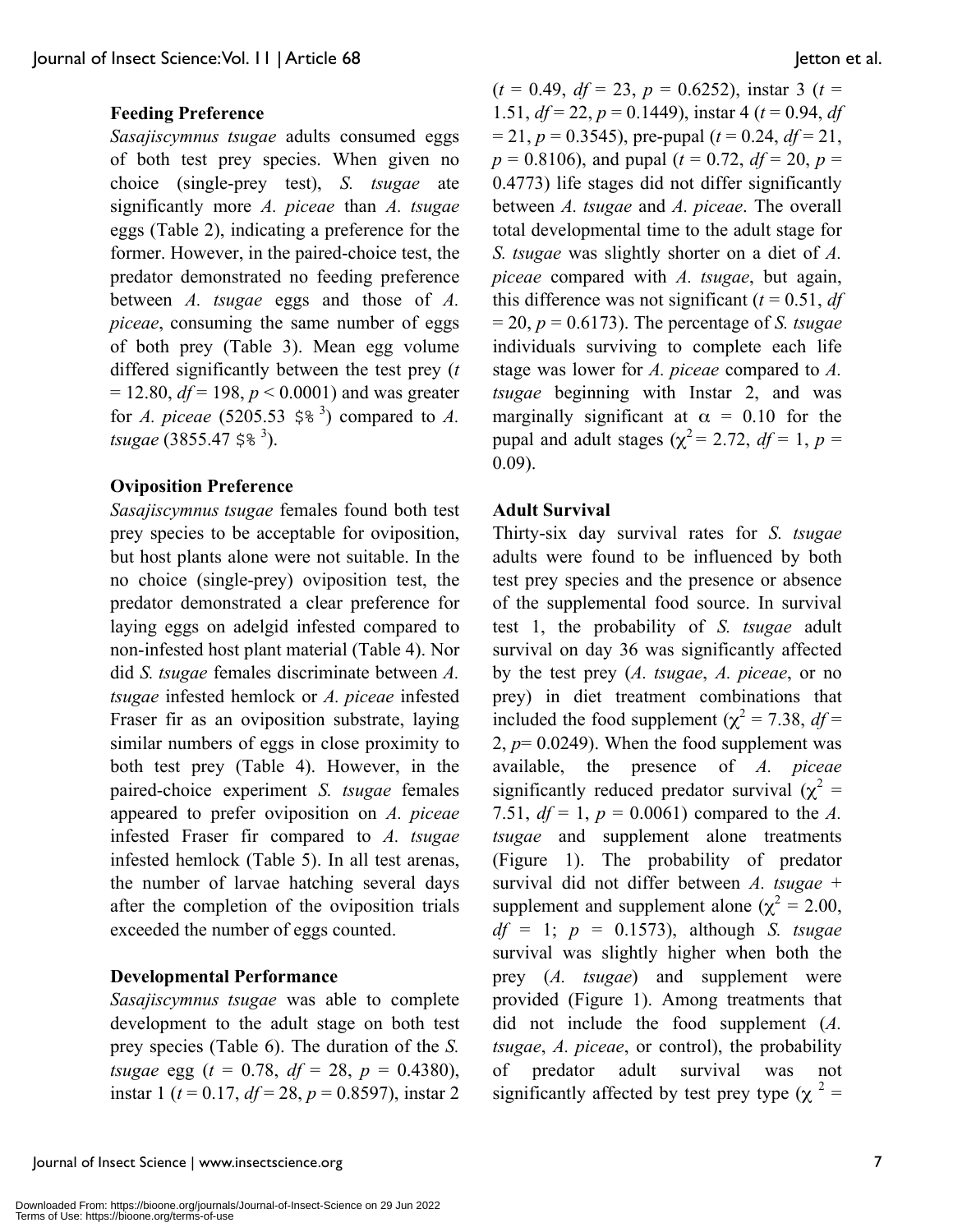

0.59, df = 2,  $p = 0.7452$ ) and survival in all three treatments was  $\leq 8\%$  (Figure 1).

In survival test 2, the importance of the supplemental food source for the survival of *S. tsugae* adults was much reduced when the predators were provided a diet consisting of actively developing and ovipositing *A. tsugae* sistens adults (Figure 2). *Sasajiscymnus tsugae* survival was best in the supplement alone and *A. tsugae* + supplement treatments and lowest when predators we offered only *A. tsugae*. However, these trends were not significant and neither the test prey ( $\chi$ <sup>2</sup> = 1.84, *df* = 1; *p* = 0.1753) nor the food supplement  $(\chi^2, df = 1; p = 0.4292)$  affected the probability of *S. tsugae* adult survival on day 36. No predators survived to day 36 in the control treatment (no test prey, no food supplement).

The behavioral response of *S. tsugae* location within test arenas during each day's observation was heavily influenced by the test prey offered (Tables 7 and 8). In both survival tests 1 and 2, averaged over the entire 36 day period, 61-80% of adult beetles were found on the host plant in treatments with *A. tsugae* infested eastern hemlock twigs compared to 16-38% of beetles wandering about the test arenas. This trend was reversed for treatments



with *A. piceae* infested Fraser fir bark in survival test 1 where *S. tsugae* appeared to prefer wandering about the test arena to being on the host plant. In all treatments that included the food supplement at least a few beetles were found feeding at the honey strip. As expected, in the supplement alone and control treatments the vast majority (93-99%) of *S. tsugae* were found wandering about the test arenas.

### **Discussion**

Prior to its widespread release in the eastern United States for biological control of *A. tsugae*, *S. tsugae* had been anecdotally reported to feed on other adelgid species (Cheah and McClure 1996), but its potential host range remained poorly defined. Laboratory studies conducted subsequent to widespread release demonstrated that while the predator has strong feeding preferences for most *A. tsugae* life stages, it will feed on the eggs, nymphs, and adults of adelgids in the *Adelges* and *Pineus* genera (Butin et al. 2004). In the laboratory preference and performance studies reported in the current study, *S. tsugae* accepted *A. piceae* for egg feeding, oviposition, and immature development and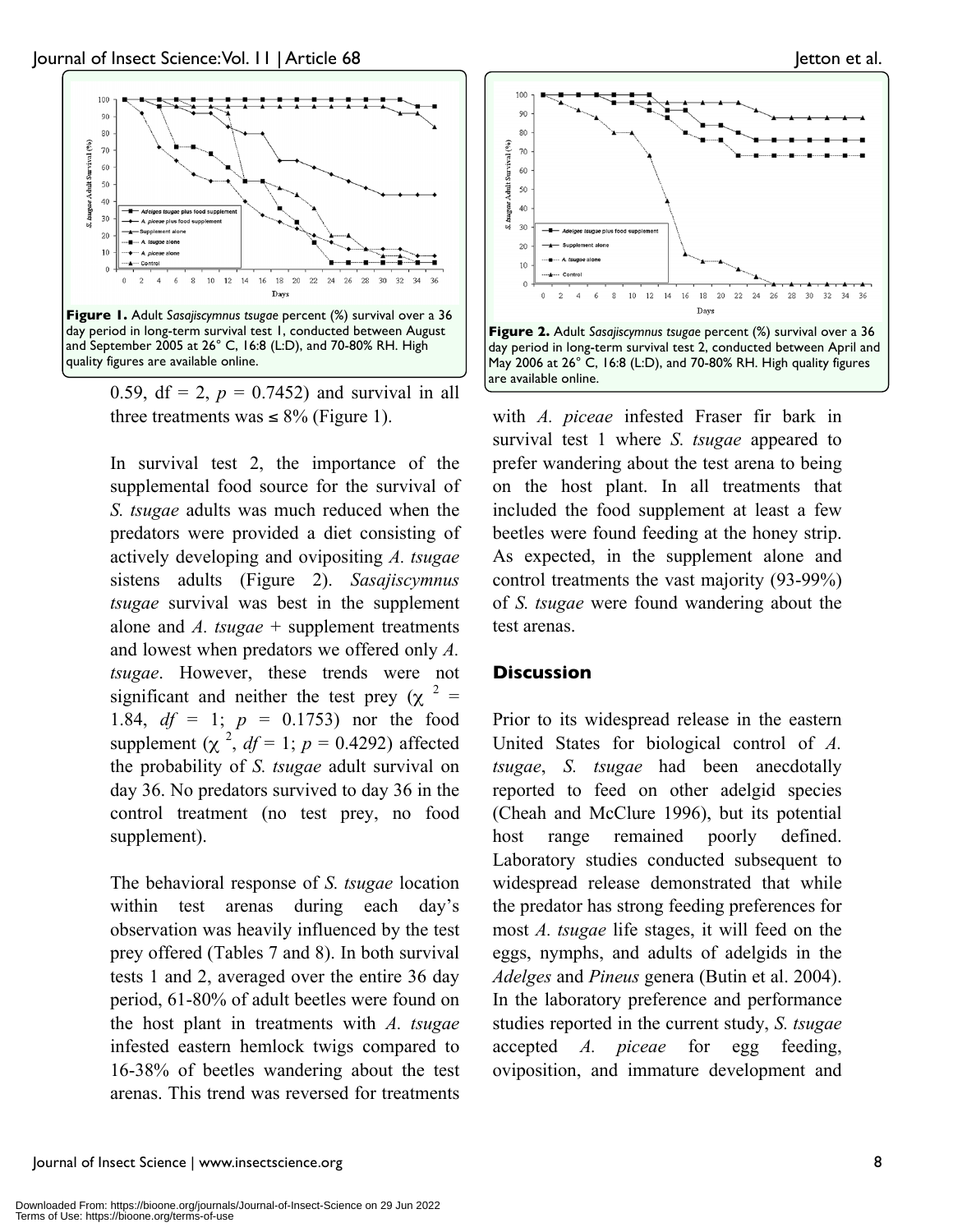demonstrated little preference between *A. tsugae* and *A. piceae*.

In the feeding preference tests, *S. tsugae* did not discriminate between *A. tsugae* or *A. piceae* in paired-choice experiments, and consumed equal numbers of eggs of both adeglids. Similarly, Butin et al. 2004 found that the predator readily fed on the eggs of *A. laricis, A. cooleyi,* and *P. strobi*, preferring the eggs of *A. tsugae* only to those of *A. laricis*. Interestingly, however, in the current study *S. tsugae* did demonstrate a preference for the eggs of *A. piceae* over *A. tsugae* in the no choice (single-prey) test. Whether or not this result indicates a true feeding preference for *A. piceae* over *A. tsugae* by the predator remains unclear. The two adelgids feed on different parts of their respective host plants. *Adelges tsugae* is a xylem feeder on eastern hemlock (Young et al. 1995) while *A. piceae* feeds in the cortical parenchyma of Fraser fir outer bark (Balch 1952). This difference might influence the relative nutritional value of adelgid eggs, requiring *S. tsugae* to consume different numbers of eggs of each species to meet its energy requirements.

In the oviposition preference tests, *S. tsugae* females laid eggs on both *A. tsugae* infested hemlock twigs and *A. piceae* infested Fraser fir bark. The predator also demonstrated a preference for ovipositing on prey-infested versus uninfested host plants. These experiments indicate only host acceptance and not that either prey is suitable to stimulate oogenesis in predator females. However, given the very low oviposition rate of *S. tsugae* in these experiments (< 1 egg per female), drawing meaningful conclusions from the data is tenuous.

In both oviposition tests, obtaining accurate predator egg counts proved difficult as the number of newly hatched *S. tsugae* larvae counted in test arenas several days after the trials ended was greater than the number of predator eggs counted. This result is likely due to the fact that *S. tsugae* eggs resemble those of adelgids, and that predator females prefer to oviposit singly in concealed locations under bud scales, in empty seed cones, or within adelgid egg masses (Cheah and McClure 1998). This behavior may partly explain why *S. tsugae* females found *A. piceae* infested Fraser fir suitable for oviposition given the large number of cracks, crevices, lenticels, and lichens typically found on the bark of this tree (Krüssman 1985).

The developmental performance of two *A. tsugae* predators with biological control potential, *Laricobius nigrinus* Fender and *Laricobius* sp. n. (Coleroptera: Derodontidae), has been evaluated on *A. piceae*. Neither species completed egg to adult development, only reaching the fourth larval instar and prepupae stages, respectively, before all individuals died (Zilahi-Balogh et al. 2002; Lamb et al. 2008). In the current study, *S. tsugae* successfully completed development on *A. piceae*, doing so at a similar rate as when fed *A. tsugae*. These egg to adult developmental rates, 19.1 (± 0.6) for *A. tsugae* and 18.4  $(\pm 1.2)$  days for *A. piceae* at 26° C, 16:8 (L:D), and 70-80% RH compare favorably with the previously published *S. tsugae* developmental rate of  $17.9 \ (\pm 01.0)$ days at 25° C and 16:8 (L:D) when fed *A. tsugae* in the laboratory (Cheah and McClure 1998).

Although *S. tsugae* successfully completed egg to adult development, the number of individuals surviving each life stage was lower for *A. piceae* versus *A. tsugae* in all stages, except the egg and first larval instar. Lower survival may be the result of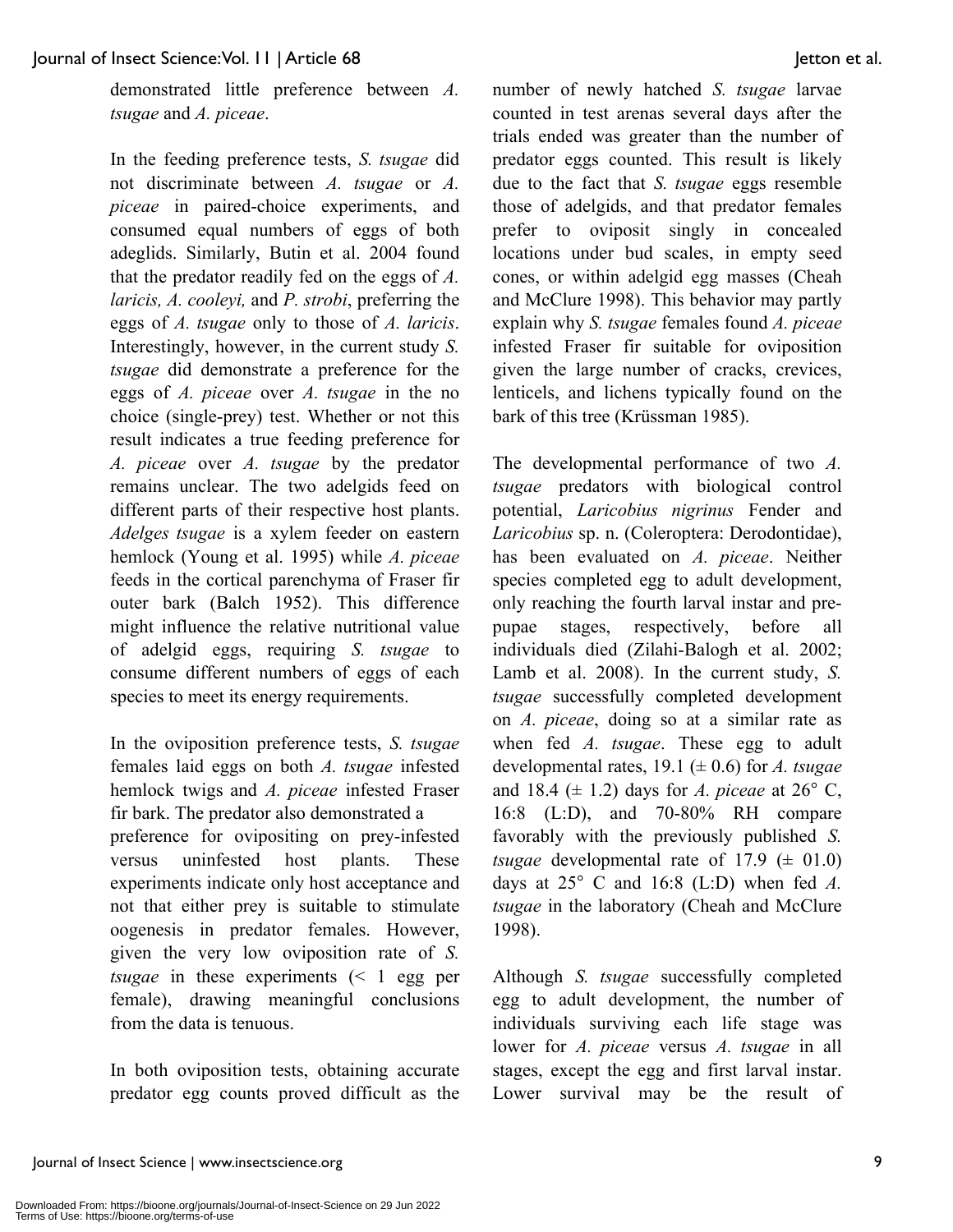differential nutritional quality of each adelgid species for *S. tsugae*, or a lack of prey conditioning as the predators eggs used in this experiment were from *S. tsugae* colonies reared exclusively on a diet of *A. tsugae*. Overall, 60% of beetles survived to the adult stage when fed *A. piceae* compared to 86% when fed *A. tsugae*. By comparison, 17.4% of *L. nigrinus* and 0% of *Laricobius* sp. n. completed egg to adult development when fed *A. tsugae* (Zilahi-Balogh et al. 2002; Lamb et al. 2008).

The importance of supplemental food sources to the survival of adult *S. tsugae* has long been assumed, although its importance has not been well quantified. Mass rearing protocols for the predator call for the regular usage of diluted honey, similar to its use in the experiments reported here, to improve survival of beetles being stored in mass rearing facilities during *A. tsugae's* aestival diapause or when shipped for release (Palmer and Sheppard 2001; Conway et al. 2005). Furthermore, recent research on improved dietary supplements for insectaries and the development of artificial diets for *S. tsugae* has shown that a formulation of egg diet and honey preferentially attracted prolonged adult feeding and supported a mean adult survival rate of 85.1% over a 90 day period (Cohen et al. 2008).

Adult survival results from these experiments indicate that *S. tsugae* longevity over a 36 day period was heavily influenced by the presence or absence of a supplemental food resource, in this case diluted honey. In survival test 1, 84% of predators survived till day 36 when offered diluted honey as the only food resource (food supplement alone treatment). When paired with a prey resource (*A. tsugae* and *A. piceae* plus food supplement treatments), the presence of the supplement increased *S.*

*tsugae* survival from 4 to 96% and 8 to 44% over treatments where the predator was offered either aestivating *A. tsugae* nymphs alone or actively ovipositing *A. piceae* adults alone. Although the presence of diluted honey was less critical in survival test 2 that included actively ovipositing *A. tsugae* adults, *S. tsugae* survival was highest when predators were offered the food supplement alone (88%) and increased from 68 to 76% between the *A. tsugae* alone and *A. tsugae* plus food supplement treatments. The behavioral observations showed that the predator used the food supplement as beetles were found feeding at the diluted honey strip in all treatments where it was included. However, predator behavior was most influenced by the presence or absence of *A. tsugae* infested eastern hemlock twigs where 61.4 to 80.4% of beetles were found when hemlock was present compared to 26.2 and 28.3% of beetles found resting on Fraser fir bark sections.

In the preference and performance tests reported here, *S. tsugae* accepted both *A. tsugae* and *A. piceae* equally for feeding and development suggesting that *A. piceae* might be suitable as an alternate rearing host for the predator. The importance of a supplemental food resource for *S. tsugae* survival during times when prey is scarce or of lower quality was also demonstrated. Additional research is needed to clearly determine if *S. tsugae* females will accept *A. piceae* for oviposition. In the absence of an effective artificial diet, current mass rearing protocols may have to be adjusted to make use of the alternate prey during the aestival diapauses of *A. tsugae*. If *S. tsugae* can be successfully mass reared on *A. piceae* then it might also be possible to expand the biological control potential of the predator to Fraser fir Christmas tree plantations where *A. piceae* is a serious pest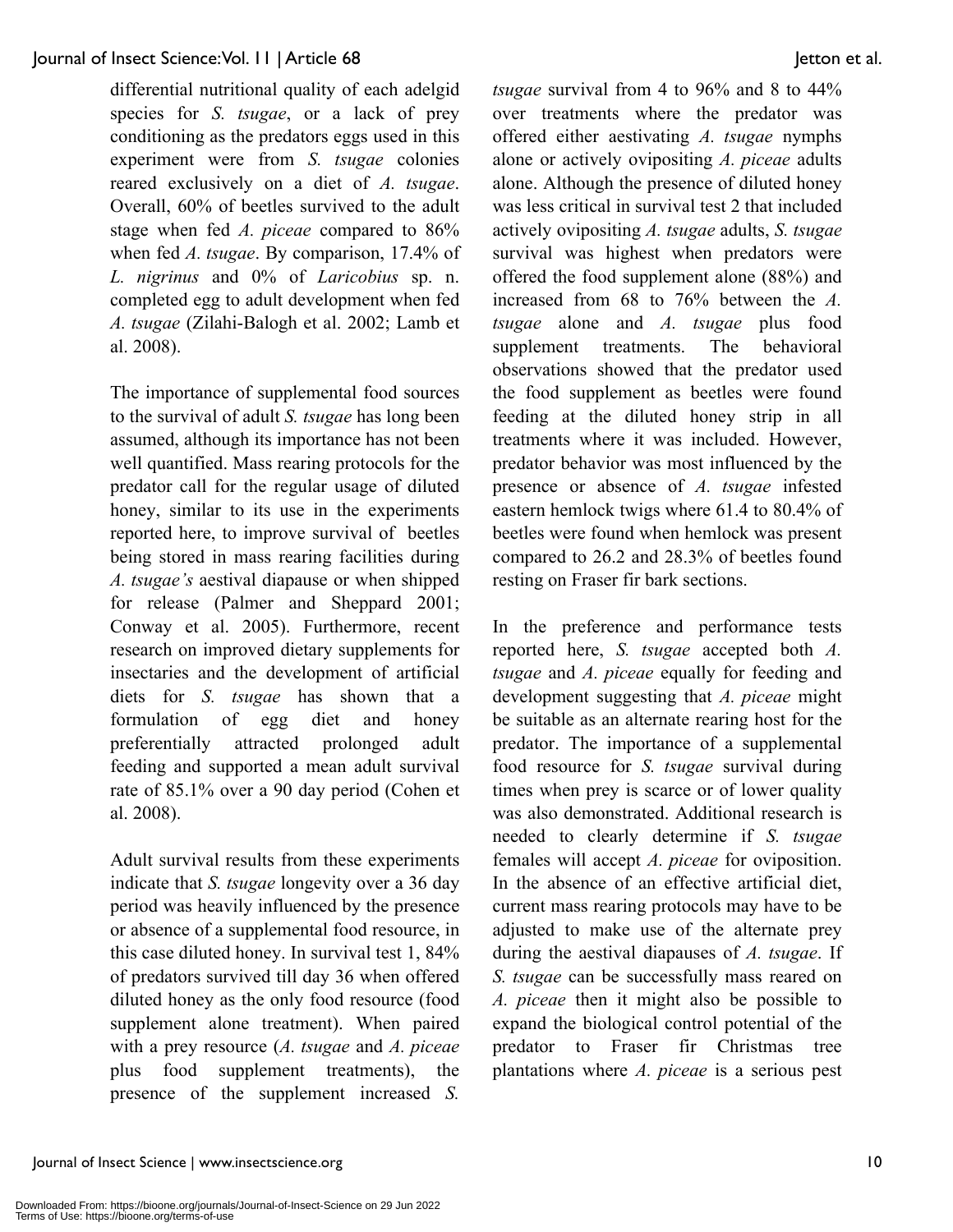issue and its management is currently heavily dependent on insecticides (Potter et al. 2005).

# **Acknowledgements**

The authors would like to thank the New Jersey Department of Agriculture Phillip Alampi Beneficial Insect Laboratory (Trenton, NJ) and the North Carolina Department of Agriculture Beneficial Insects Laboratory (Cary, NC) for supplying *S. tsugae* starter colonies, and Kenneth Dobyns, Jennifer Emerson, Janet Griffiths, Leslie Newton, and John Strider for technical support. Comments from John Frampton, David Orr, Dan Robison, and three anonymous reviewers helped improve this manuscript. This research was supported by USDA Forest Service – Forest Health Protection Cooperative Agreement R8-2001-03 and the NC State University Department of Entomology.

# **References**

Annand PN. 1924. A new species of *Adelges* (Hemiptera, Phyloxeridae). *The Pan-Pacific Entomologist* 1: 79-82.

Balch RE. 1952. Studies of the balsam woolly aphid, *Adelges piceae* (Ratz.) and its effect on balsam fir, *Abies balsamea* (L.) Mill. Canadian Department of Agriculture Publication 867.

Butin EE, Havill NP, Elkinton JS, Montgomery ME. 2004. Feeding preference of three lady beetle predators of the hemlock woolly adelgid (Homoptera: Adelgidae). *Journal of Economic Entomology* 97: 1635- 1641.

Cheah CAS-J, McClure MS. 1996. Exotic natural enemies of *Adelges tsugae* and their prospect of biological control. In: Salom SM, Tigner TC, Reardon RC, Editors. *Proceedings of The First Hemlock Woolly Adelgid Review,* pp. 103-112. USDA Forest Service, Forest Health Technology Enterprise Team.

Cheah CAS-J, McClure MS. 1998. Life history and development of *Pseudoscymnus tsugae* (Coleoptera: Coccinellidae), a new predator of the hemlock woolly adelgid (Homoptera: Adelgidae). *Environmental Entomology* 27: 1531-1536.

Cheah CAS-J, McClure MS. 2000. Seasonal synchrony of life cycles between the exotic predator, *Pseudoscymnus tsugae* (Coleoptera: Coccinellidae) and its prey, the hemlock woolly adelgid *Adelges tsugae* (Homoptera: Adelgidae). *Agricultural and Forest Entomology* 2: 241-251.

Cheah C, Montgomery ME, Salom S, Parker BL, Costa S, Skinner M. 2004. *Biological control of hemlock woolly adelgid*. USDA Forest Service. FHTET-2004-04.

Cohen AC, Cheah CAS-J, Strider J, Hain F. 2008. Diet development for hemlock woolly adelgids and their predators. In: Onken B, Reardon R, Editors. *Fourth Symposium on Hemlock Woolly Adelgid in the Eastern United States*, pp. 150-156. USDA Forest Service. FHTET-2008-01.

Conway HE, Burton KB, Hendrix CA, Burgess LW, Cullin JD. 2005. Comparison of two different box styles for mass rearing of *Sasajiscymnus tsugae* (Coleoptera: Coccinellidae), a biological control agent of hemlock woolly adelgid (Hemiptera: Adelgidae). *Canadian Entomologist* 137: 622- 629.

Dull CW, Ward JD, Brown HD, Bryan GW, Clerke WH, Uhler RJ. 1988. *Evaluation of*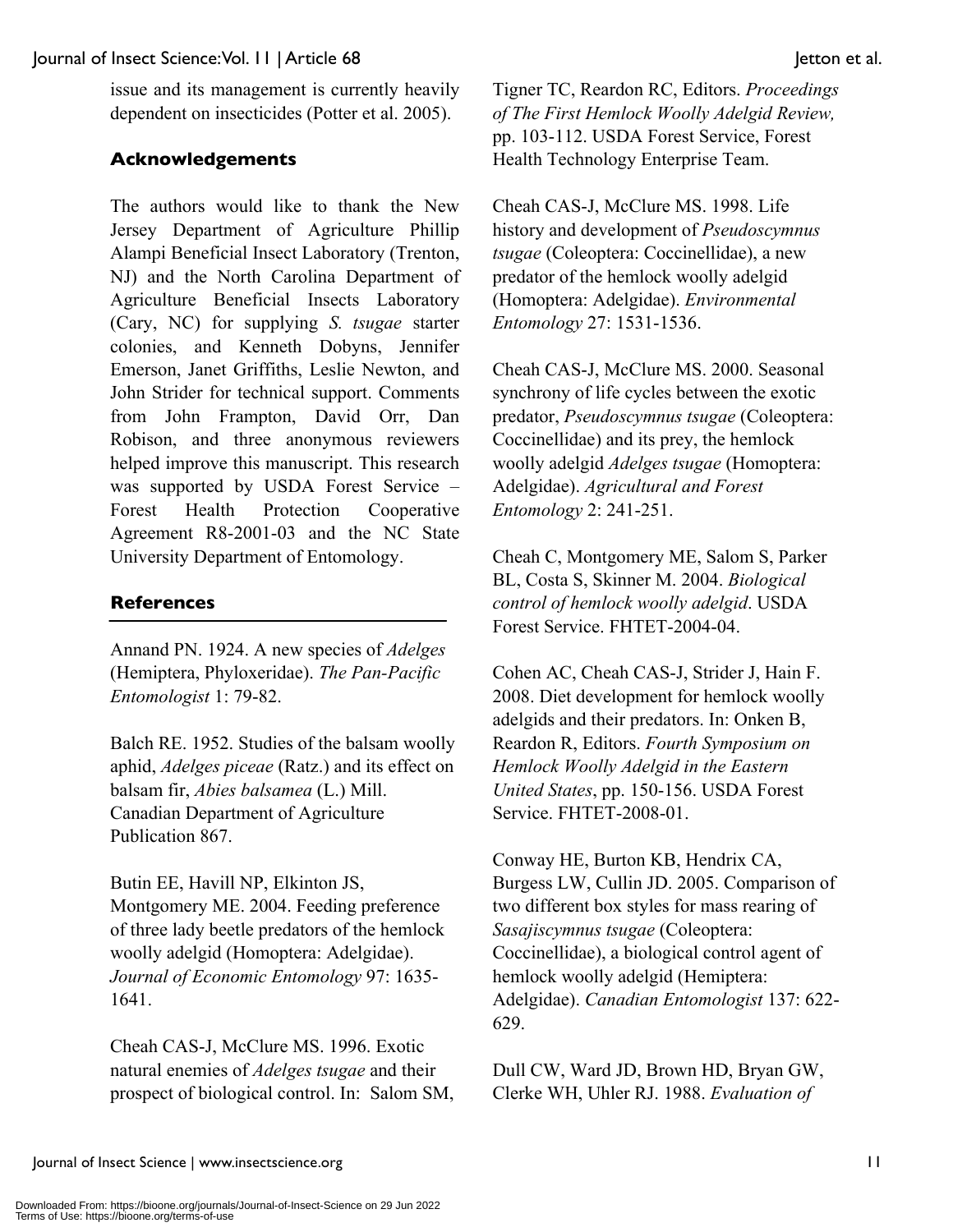*spruce and fir mortality in the Southern Appalachian mountains*. USDA Forest Service Southern Region Protection Report R8-PR 13.

Havill NP, Montgomery ME, Yu G, Shiyake S, Caccone A. 2006. Mitochondrial DNA from hemlock woolly adelgid (Hemiptera: Adelgidae) suggests cryptic speciation and pinpoints the source of the introduction to eastern North America. *Annals of the Entomological Society of America* 99: 195- 203.

Jenkins MA. 2003. Impact of balsam woolly adelgid (*Adelges piceae* Ratz.) on an *Abies fraseri* (Pursh) Poir. dominated stand near the summit of Mount LeConte, Tennessee. *Castanea* 68: 109-118.

Krussman G. 1985. *Manual of Cultivated Conifers*, Timber Press.

Lamb A, Shiyake S, Salom S, Montgomery M, Kok L. 2008. Evaluation of the Japanese *Laricobius* sp. n. and other natural enemies of hemlock woolly adelgid in Japan. In: Onken B, Reardon R, Editors. *Fourth Symposium on Hemlock Woolly Adelgid in the Eastern United States*, pp. 29-36. USDA Forest Service. FHTET-2008-01.

McClure MS. 1987. Biology and control of hemlock woolly adelgid. *Bulletin of the Connecticut Agricultural Experiment Station*. 851.

McClure MS. 1989. Evidence of a polymorphic life cycle in the hemlock woolly adelgid, *Adelges tsugae* (Homoptera: Adelgidae). *Annals of the Entomological Society of America* 82: 50-54.

McClure MS, Salom SM, Shields KS. 2003. *Hemlock Woolly Adelgid*. USDA Forest Service. FHTET-2001-03.

Mitchell RG, Buffam PE. 2001. Patterns of long-term balsam woolly adelgid infestations and effects in Oregon and Washington. *Western Journal of Applied Forestry* 16: 121- 126.

Palmer D, Sheppard J. 2001. *Notes on rearing Pseudoscymnus tsugae*. Alampi Beneficial Insect Laboratory. New Jersey Department of Agriculture.

Palmer DJ, Sheppard JL. 2002. Mass rearing *Pseudoscymnus tsugae* at the New Jersey Department of Agriculture: Challenges and lessons. In: Onken B, Reardon R, Lashomb J, editors. *Symposium on Hemlock Woolly Adelgid in the Eastern United States*, pp. 214- 220. USDA Forest Service, Forest Health Technology Enterprise Team.

Potter KM, Frampton J, Sidebottom J. 2005. Impacts of balsam woolly adelgid on the southern Appalachian spruce-fir ecosystem and the North Carolina Christmas tree industry. In: Onken B, Reardon R, Editors. *Third Symposium on Hemlock Woolly Adelgid in the Eastern United States*, pp. 25-41. USDA Forest Service. FHTET-2005-01.

Salom SM, Sharov AA, Mays WT, Neal JW. 2001. Evaluation of aestival diapause in hemlock woolly adelgid (Homoptera: Adelgidae). *Environmental Entomology* 30: 877-882.

Salom SM, Kok LT, Lamb A, Jubb C, Onken B. 2008. Biological control of hemlock woolly adelgid: what is it going to take to make it work. In: Onken B, Reardon R, Editors. *Fourth Symposium on Hemlock*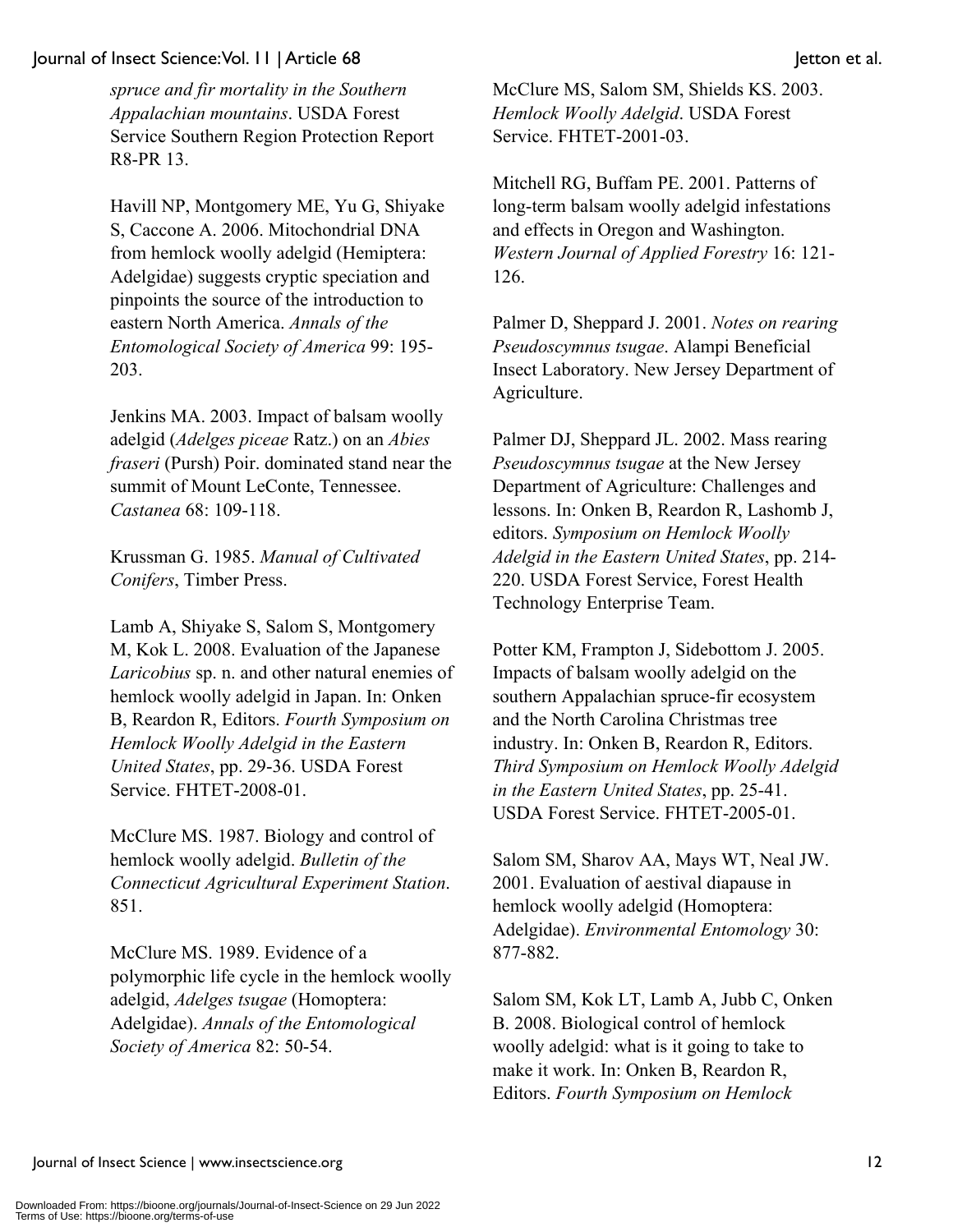*Woolly Adelgid in the Eastern United States*, pp. 11-17. USDA Forest Service. FHTET-2008-01.

SAS 9.1. 2003. SAS Version 9.1, SAS Institute.

Stoetzel MB. 2002. History of the introduction of *Adelges tsugae* based on voucher specimens in the Smithsonian Institute National Collect of Insects.In: Onken B, Reardon R, Lashomb J, Editors. *Symposium on Hemlock Woolly Adelgid in the Eastern United States*, pp. 12-13. USDA Forest Service, Forest Health Technology Enterprise Team.

Wallace MS, Hain FP. 2000. Field surveys and evaluation of native and established predators of the hemlock woolly adelgid (Homoptera: Adelgidae) in the southeastern United States. *Environmental Entomology* 29: 638-644.

Young RF, Shields KS, Berlyn GP. 1995. Hemlock woolly adelgid (Homoptera: Adelgidae): stylet bundle insertion and feeding sites. *Annals of the Entomological Society of America* 88: 827-835.

Zilahi-Balogh GMG, Kok LT, Salom SM. 2002. Host specificity of *Laricobius nigrinus* Fender (Coleoptera: Derodontidae), a potential biological control agent of the hemlock woolly adelgid, *Adelges tsugae* Annand (Homoptera: Adelgidae). *Biological Control* 24: 192-198.